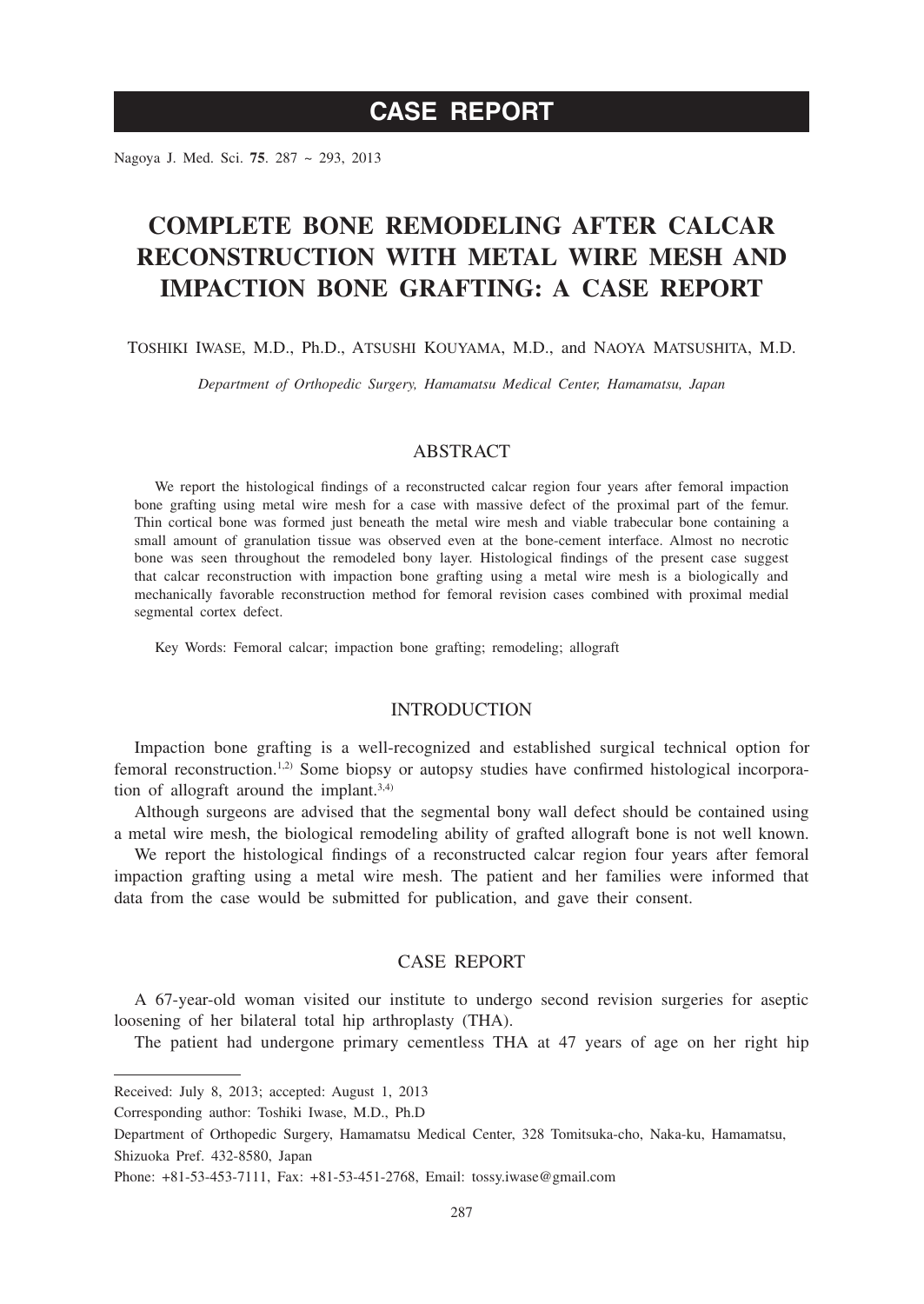joint, and at 49 years of age on her left hip joint because of severe bilateral osteoarthritis due to hip dysplasia.

Seven years after the primary THA on her right hip joint and five years after that on her left hip joint, revision surgeries were carried out using cementless THA because of aseptic loosening.

In 2007, eleven and nine years after the revision surgeries for her right and left hip joints, respectively, the patient was advised by a local doctor to visit our hospital for treatment of aseptic loosening of the bilateral total hip implants with severe bony wall defect of the proximal medial femoral cortex (Fig. 1).

The second revision THA was carried out on her right and left hip joints consecutively using an impaction bone grafting technique for femur. In the surgery on her right hip joint, the acetabulum was reconstructed using a Reinforcement ring (K-MAX KT plate, Japan Medical Materials Co., Ltd., Osaka, Japan) and morcellized bone graft. After the large proximal medial femoral segmental defect (calcar defect) on her right femur had been contained using a metal wire mesh (Rim mesh large; Stryker Benoist Girard, Herouville-Saint-Clair, France) with double-strand cerclage wires, morcellized cancellous allograft was tightly impacted to build up the "neo-medullary canal" referring to the impaction bone grafting technique (Fig. 2a, b). The femoral shaft was augmented with a strut allo-bone plate because there was segmental femoral cortical defect around the stem tip. The collarless double-tapered polished Exeter stem (Stryker Orthopaedics, Mahwah, NJ, USA) was inserted by the modern cementing technique (Fig. 3a).

At the surgery for her left hip joint, the acetabulum containing a small supero-lateral segmental



**Fig. 1** Radiograph taken at pre-revision total hip arthroplasty of the right side.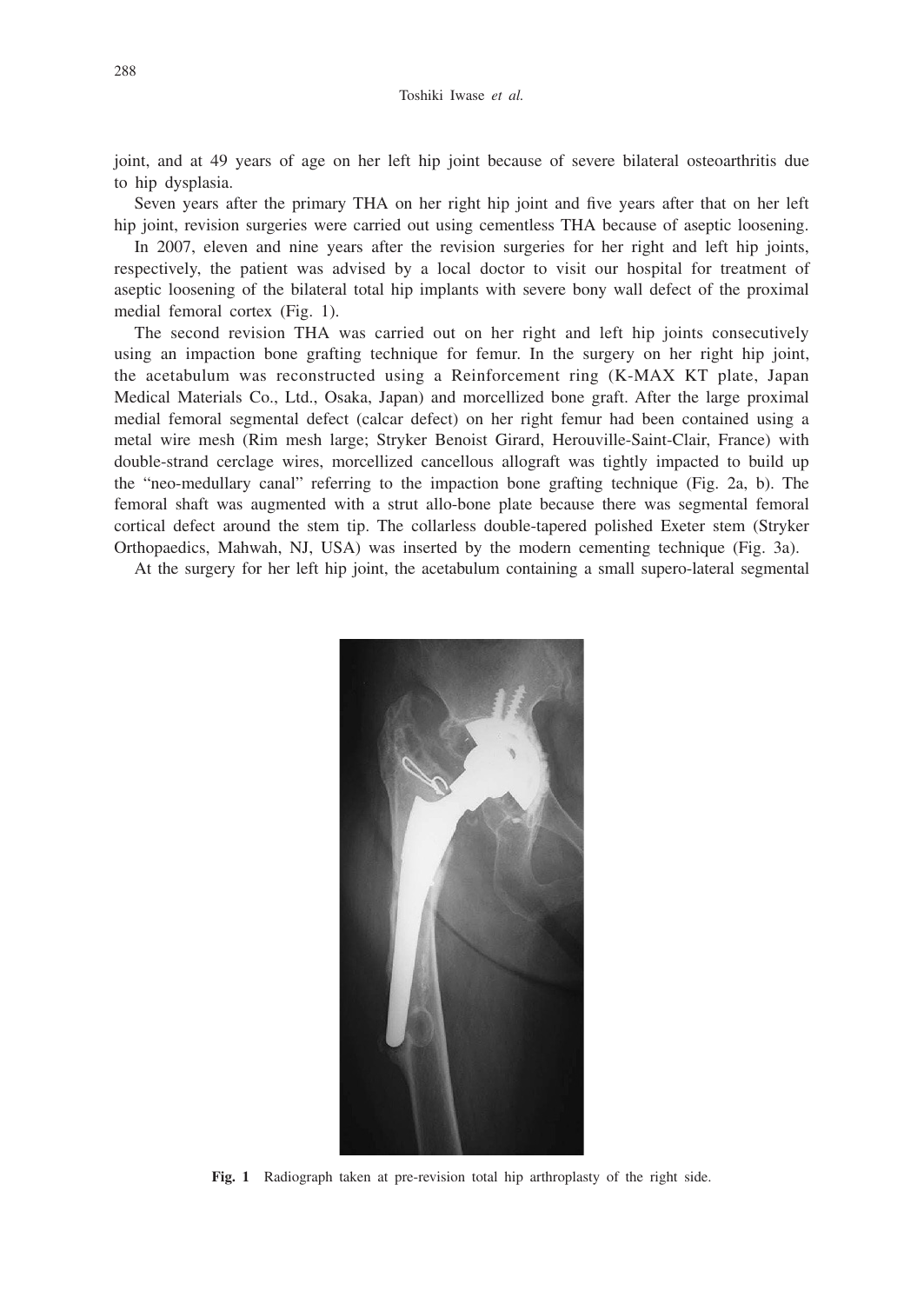acetabular wall defect was reconstructed using a metal wire mesh, and the small calcar defect of the femur was also contained with a metal wire mesh.

After the second revision THAs, the patient returned to her daily living activity as a housewife using a single crutch, and continued to be followed at our hospital every six months.

In March 2011, four years after the second revision THAs, the patient visited our emergency clinic complaining of high fever and bilateral hip joint pain. Aspirated joint fluid from bilateral hip joint was turbid and gram-positive coccus was found by microscopic investigation. On the radiographic findings, there was no radiolucent line or osteolysis around all implants (Fig. 3b). On the day of the patient's visit, emergency open irrigation for the bilateral hip joint was carried out. However, as the infection state had not been controlled, removal of all implants and one-stage reconstruction were planned.

The patient's consent was obtained for biopsy specimens from the reconstructed calcar of the right femur.

At the time of removal of implant and metal wire mesh of the right hip joint, the most proximal part of the calcar was cut using an oscillating saw after removal of the wire mesh and sent to the pathology department of our hospital. After removal of the metal mesh at the proximal femur, well-regenerated femoral cortex was found (Fig. 4).

The specimen was fixed in 10% neutral buffered formalin, decalcified, routinely processed, and stained with hematoxylin and eosin for examination by light microscopy.

At this surgery, there was inflammatory soft tissue around the stem neck. After removal of all the implants and inflammatory soft tissue debridement, one-stage reconstruction using antibioticloaded bone cement was carried out. At the final follow-up of 2 years after reconstruction, there were no serological and radiological findings indicating infection recurrence.



**Fig. 2** (a) Intra-operative findings of the segmental defect of the right proximal femur. (b) Reconstruction with metal wire mesh and impaction bone grafting.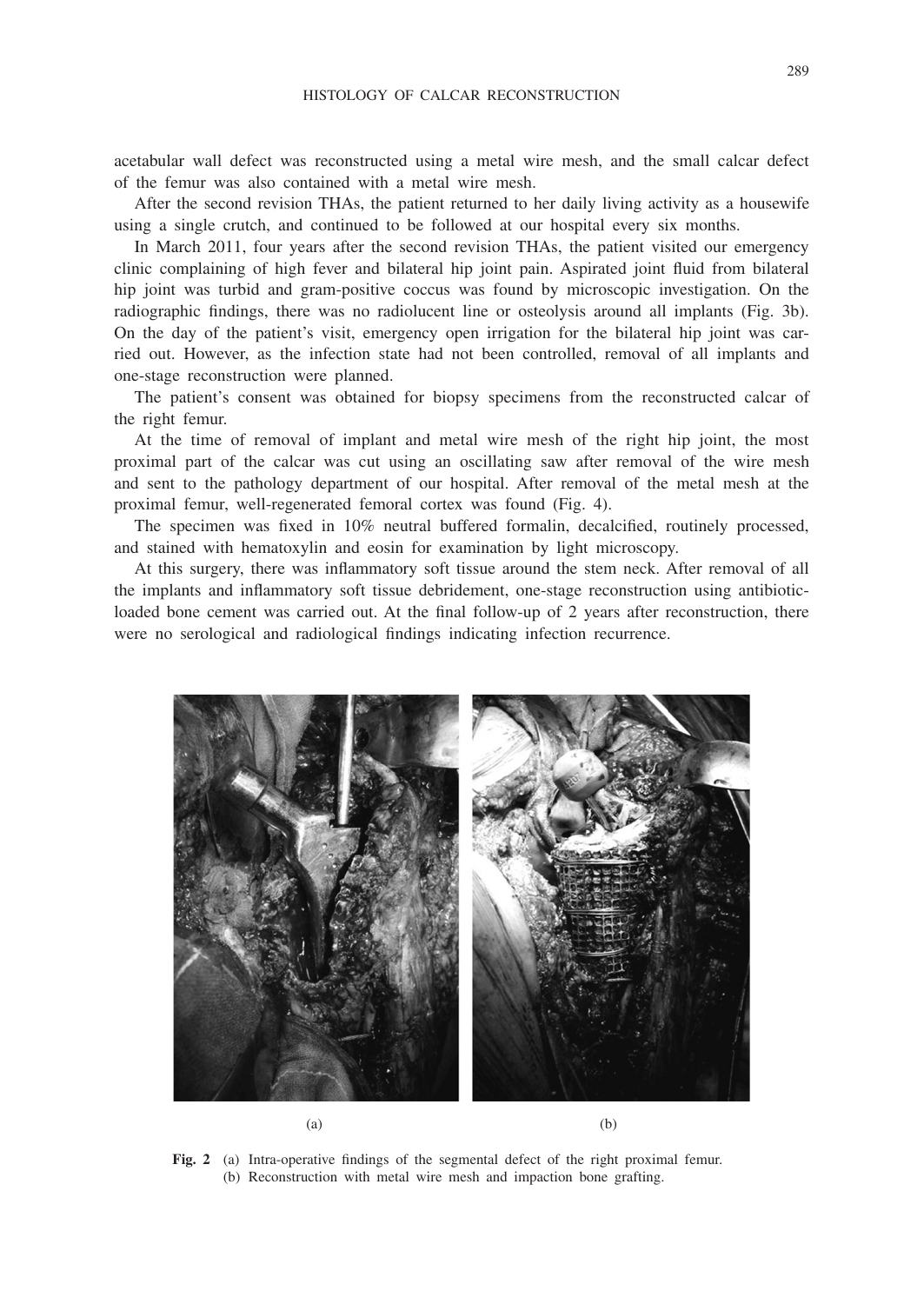

- **Fig. 3** (a) Post-operative radiograph after the second revision THA.
	- (b) Radiograph taken at acute infection of the right hip joint (four years after the second revision THA). No radiolucent line or osteolysis around the implants was seen.



**Fig. 4** After removal of the metal wire mesh. Well-regenerated femoral cortex was seen (arrows).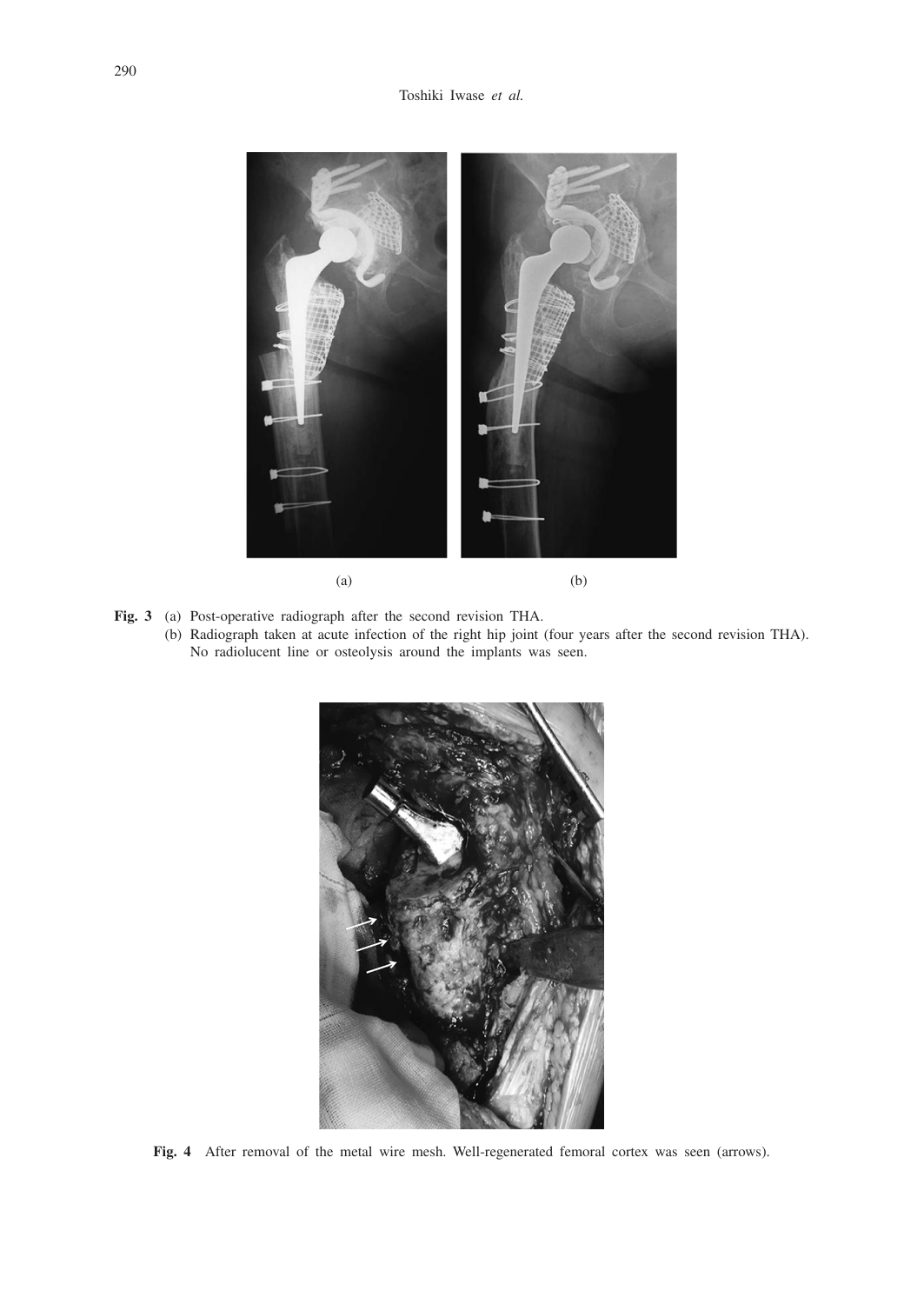

- **Fig. 5** (a) Surface after resection of the most proximal part of the calcar region. No soft tissue invasion into the cement-bone interface was seen.
	- (b) Low-magnification photomicrograph of the biopsy specimen of the resected calcar region (stained with hematoxylin and eosin). Three-zone formation of cortical bone (c), interface between living tissue and cement (i), and bone trabeculae buried in the cement (t) were seen

#### *Histological findings*

At the cut surface of the calcar, there was no soft tissue invasion into the cement-bone interface (Fig. 5a). In a low-power magnified view (Fig. 5b), the specimen demonstrated the three-zone formation of cortical bone, an interface between living tissue and cement, and bone trabeculae buried in the cement, which were described previously.3)

At the region closest to the surface of the section, thin cortical bone was formed. This cortical bone layer was partially covered with thin fibrous tissue, which was formed just beneath the metal wire mesh (Fig. 6a).

At the middle layer of the specimen, viable trabecular bone containing normal bone marrow and some granulation tissue was observed. In the granulation tissue at this middle layer, a small amount of metal and polyethylene debris surrounded by some multinuclear giant cells was observed (Fig. 6b). However, the origin of this metal and polyethylene debris was uncertain.

Even at the deepest layer of the bone-cement interface, no necrotic bone was found throughout the section (Fig. 6c). Moreover, Howship's lacuna, showing active bone remodeling, was also observed (Fig. 6d).

### DISCUSSION

Femoral reconstruction for cases with segmental defect is technically challenging in revision total hip arthroplasty. Several surgical options including cemented and cementless techniques have been reported<sup>5)</sup>, and bone stock recovery with stable prosthetic reconstruction is always required to achieve post-operative implant longevity.

Although impaction bone grafting and cemented polished collarless double-tapered stem have been widely used on the femoral side and a high success rate after revision surgery with this technique has been reported<sup> $1, 2)$ </sup>, some complications such as early massive subsidence in cases with cortical wall defect may compromise the result.<sup>6)</sup>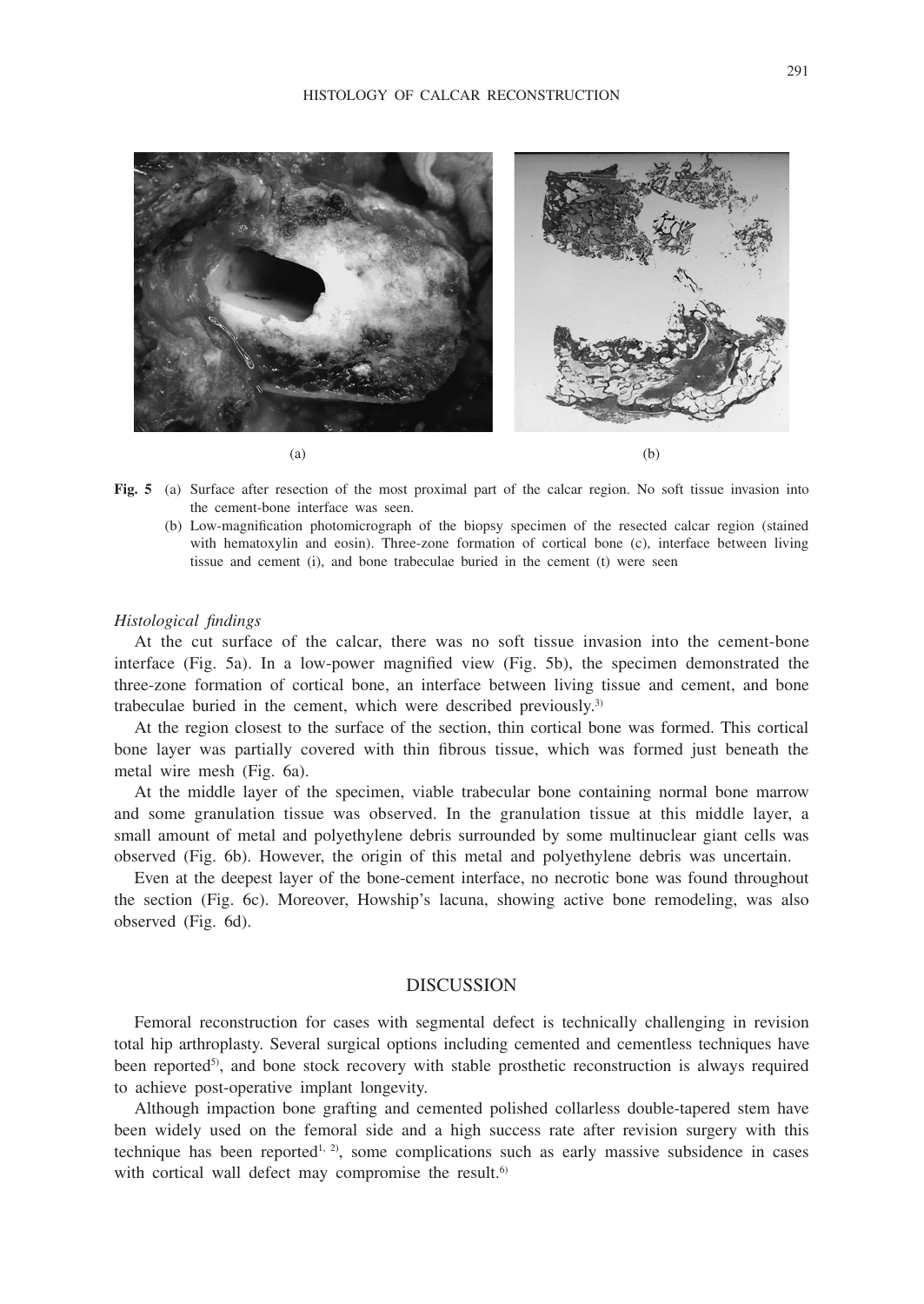

- Fig. 6 High-magnification photomicrographs of the biopsy specimen of the resected calcar region. (Upper left: A low-magnification photomicrograph of the whole specimen and each alphabet indicates the place where high-magnification photomicrograph was taken.) (Stained with hematoxylin and eosin)
	- (a) Thin cortical bone layer covered with thin fibrous tissue was seen at the most superficial region.
	- (b) At the middle layer of the grafted bone, viable trabecular bone with normal bone marrow and some granulation tissue was observed.
	- (PD: polyethylene debris, GC: giant cell, MD: metal debris)
	- (c) At bone-cement interface, well-remodeled trabecular pattern was seen. Some fibrous tissue existed at the interface. (BC: bone cement)
	- (d) Howship's lacuna, containing some multinuclear large cells, was found at the bone-cement interface.

As the compressive force at the cement-bone interface of loaded cemented polished doubletapered stem is largest around the proximal medial part of the femur<sup>7</sup>, reconstruction of stable calcar wall is undoubtedly an important technical key to the procedure.<sup>2)</sup>

Bolder *et al.* reported that, in their *in vitro* study, initial stem stability was comparable between reconstruction for calcar wall defect using strut graft and that using a metal wire mesh with morcellized bone.<sup>8)</sup> Moreover, they also reported that the wire mesh allowed more revascularization into the graft than the strut graft in impaction bone grafting.<sup>9)</sup>

These findings suggest that reconstruction for calcar wall defect with a metal wire mesh in impaction bone grafting has mechanical and biological benefits.

Although a stainless steel wire mesh and bone cement seemed to have an adverse effect on the biological process of bone graft incorporation in an animal study<sup>10)</sup> and wide soft tissue dissection form femur is necessary in applying metal mesh, some previous biopsy studies of clinical cases<sup>3,5)</sup> suggested that partial viable bone remodeling after impaction bone grafting could occur even beneath a metal wire mesh. However, to the best of our knowledge, no reports have described that complete remodeling between bone cement and a metal wire mesh can be achieved in the calcar region.

The present case showed complete viable bone regeneration between bone cement and a metal wire mesh at four years after impaction bone grafting, and even showed continuing active remodeling activity close to the bone cement layer.